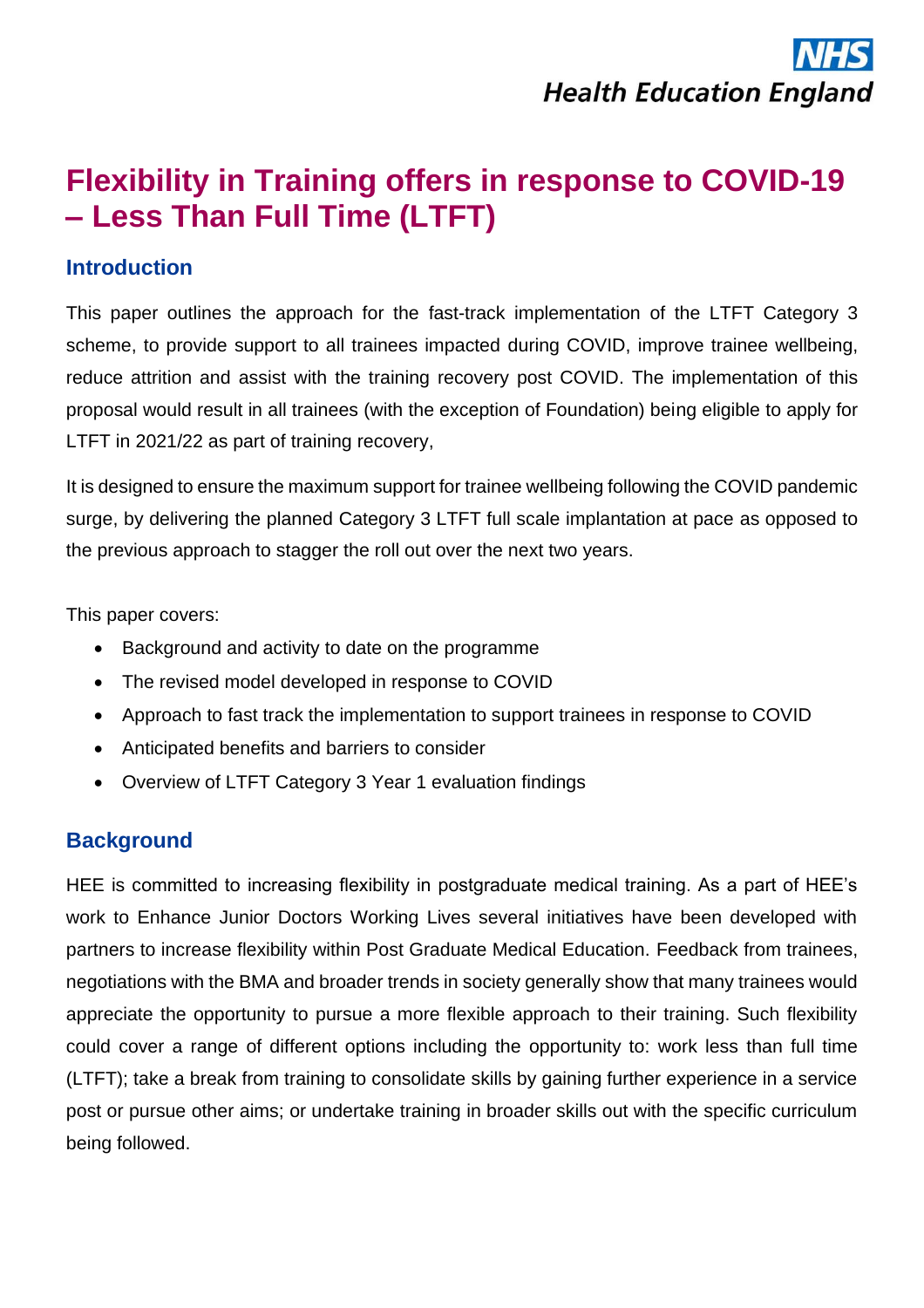At a time of challenging service and workforce pressures, it may appear counterintuitive to facilitate trainees taking more time out of training. However, the premise of providing such flexible opportunities is to avoid trainee burnout, boost junior doctor morale and increase trainee recruitment and retention in programmes. As well as benefiting individual doctors, this proposal will also deliver long-term gains for service provision and patient care. This rationale aligns with the training recovery plan which aims to support trainee wellbeing and training programme management.

To date work on several flexible training initiatives (the continued roll out of LTFT Category 3, Supported Return to Training and Out of Programme Pause) has broadly been undertaken through a series of individual programmes of work, with pilot programmes to establishing proof of concept.

### **LTFT Category 3**

LTFT Category 3 allows trainees to request the opportunity to undertake a period of LTFT for personal choice and is currently available in Emergency Medicine, Paediatrics and Obstetrics and Gynecology. In February 2021 a revised model, outlined below, was rolled out LTFT category 3 to Higher Physicianly specialties, Psychiatry, Radiology and Intensive Care Medicine. This expansion plan aligns with the original milestones in the People Plan which was to expand Category 3 to all specialties by 2022.

### **Implementation Approach**

Following the impact of COVID the LTFT Category 3 model was revised to further support the wellbeing of trainees. This intended to address potential trainee burnout and support time for recovery and restoration of work life balance. This approach should also mitigate against any substantial service disruption due to the staggered nature of the expansion.

The plan is for a coupled approach to the full-scale expansion as per the below:

• 'Lead in year' – trainees can apply for LTFT category 3 for 4 months at up to 0.8 WTE over a 1-year period. The normal period is 4 months, however there can be flexibility at the HEE Local Office level to extended or align a LTFT period with rotation dates or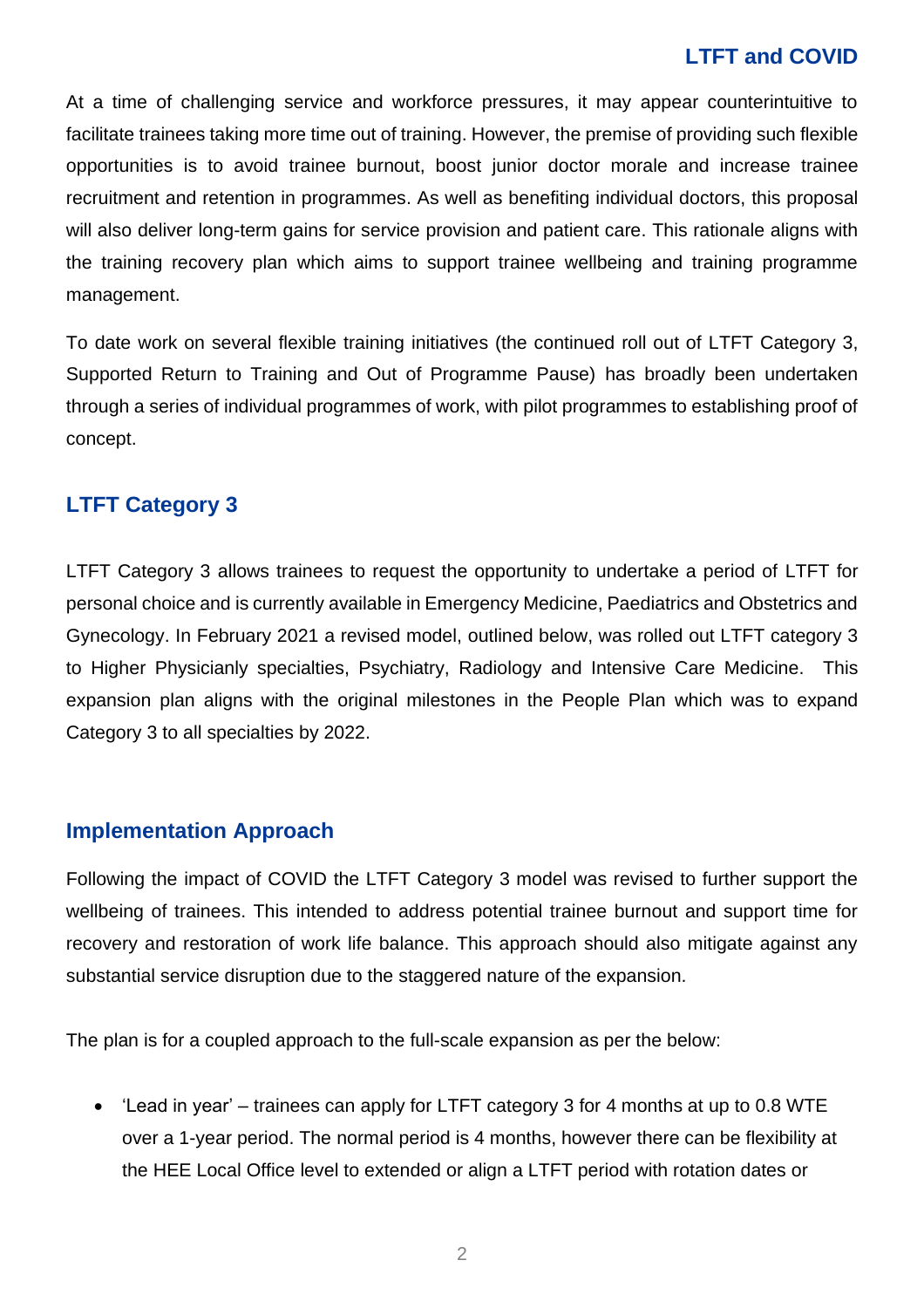specific placements in a programme. Equally the Postgraduate dean and local office can be flexible in what % of LTFT category 3 is offered.

• Following the completion of the 'lead in' year, trainees can undertake an unspecified period of time as LTFT Category 3 subject to availability and the needs of the programme.

This model would follow the existing LTFT Category 3 pilot with safeguards are in place such Dean and local office discretion in LTFT category 3 application approval to ensure training programme and service stability. The previously implemented LTFT Category 3 suggest the following approach which can be adopted:

*HEE Local Offices may choose to restrict the number of trainees permitted to train LTFT as "Category 3" through the expansion to 10-15% of those currently training full time.*

### **Proposed approach to fast track full expansion**

To support trainee wellbeing and training recovery, the following approach has been developed to fast-track expansion of LTFT Category 3 at scale and pace.

All trainees in existing training programmes at time of application would be able to apply for the lead in year of Category 3 LTFT for the training year beginning August 2021. This would not include trainees in the Foundation programme.

Communications have already been sent to local offices concerning the roll out of LTFT Category 3 in what was previously described as the first cohort (Physicianly specialties, Radiology, Psychiatry and ICM). For this group the lead in period would start from August 2021 with a full Category 3 LTFT offer in August 2022.

Communications will be sent to local offices concerning the second cohort (Anaesthetics, General Practice, Surgical Specialties, Ophthalmology, Pathology and Core Programmes) but with a start date to the lead in period potentially being later in the training year as determined by the local office (for instance, next rotation point at 4 or 6 months). The implementation of the full Category 3 LTFT offer would still be from August 2022.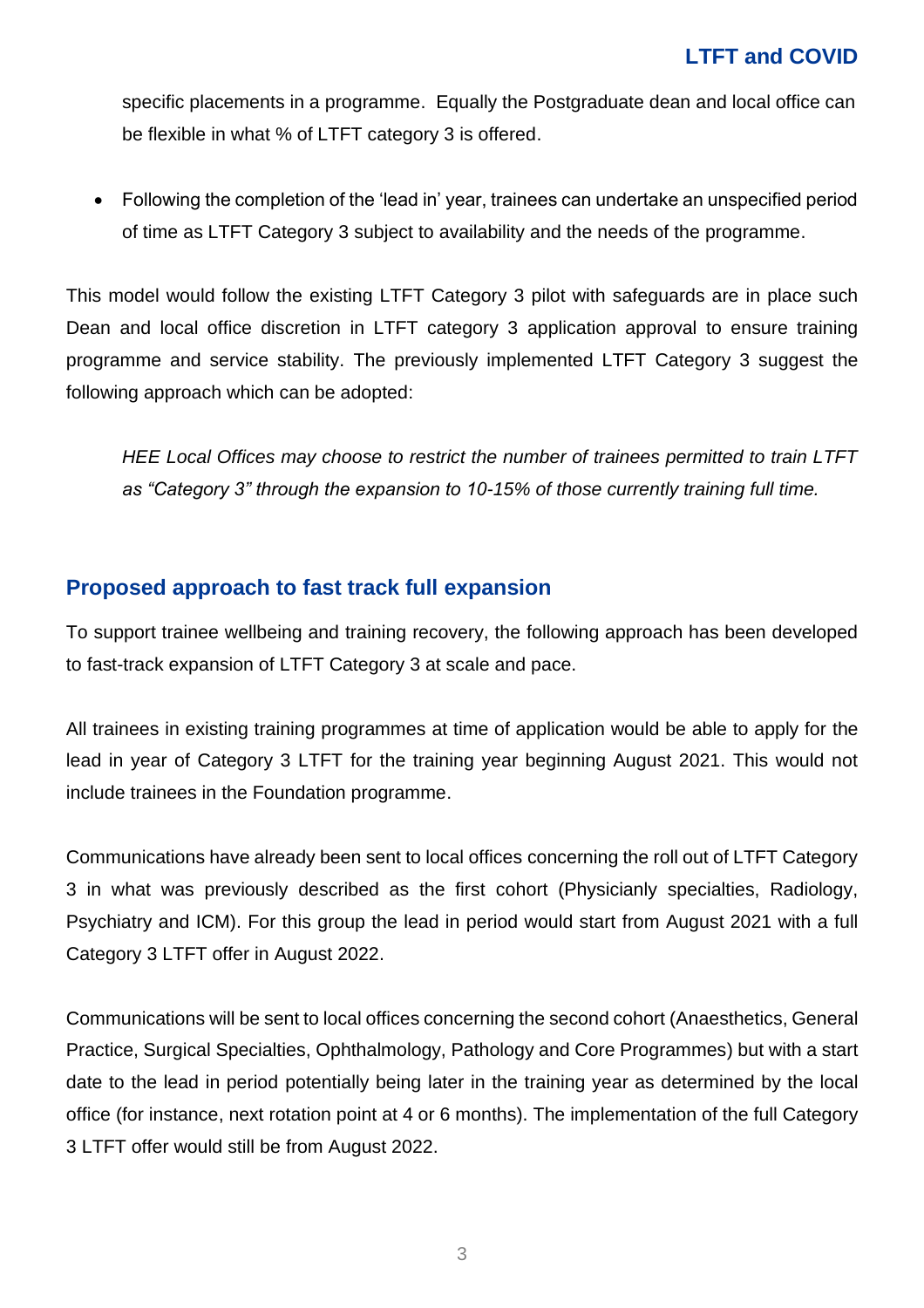The Foundation Programme trainees not eligible to apply would be able to enter the lead in year in August 2022. This is because of a need for further exploration with the GMC and other partners prior to implementation due to the very short time limited nature of the programme.

#### **Fast Track Model**

The table below outlines the approach to those specialties that Cat 3 has been expanded to as of August 2021.

| <b>Speciality</b>        | Lead in period go Live | <b>Full Category 3 go live</b> |
|--------------------------|------------------------|--------------------------------|
| <b>Higher Medical</b>    | Aug 2021               | Aug 2022 or next rotation      |
| <b>Higher ICM</b>        | Aug 2021               | Aug 2022 or next rotation      |
| <b>Higher Psychiatry</b> | Aug 2021               | Aug 2022 or next rotation      |
| Radiology                | Aug 2021               | Aug 2022 or next rotation      |

*\*The above lead in period dates is indicative and discretion will be provided to local offices to allow alignment with rotation dates.* 

For the remaining specialties (with the exception of Foundation), the following principles are proposed:

- The lead in period go live for all remaining specialties must be no later than February 2022.
- Approval of applications must be subject to service considerations via TPD approval.
- The number of windows available for trainees to undertake their 4-month LTFT period will be determined by the go live period e.g. may be between 2 to 3 windows. This is at local office discretion.
- Trainees must be in post at time of application.

Where specialties have 6-month rotations or start post August, please see the worked examples below:

#### **IMT and GP**

Where these specialties have a 4-month rotation, there could be two windows from December – March and April – July.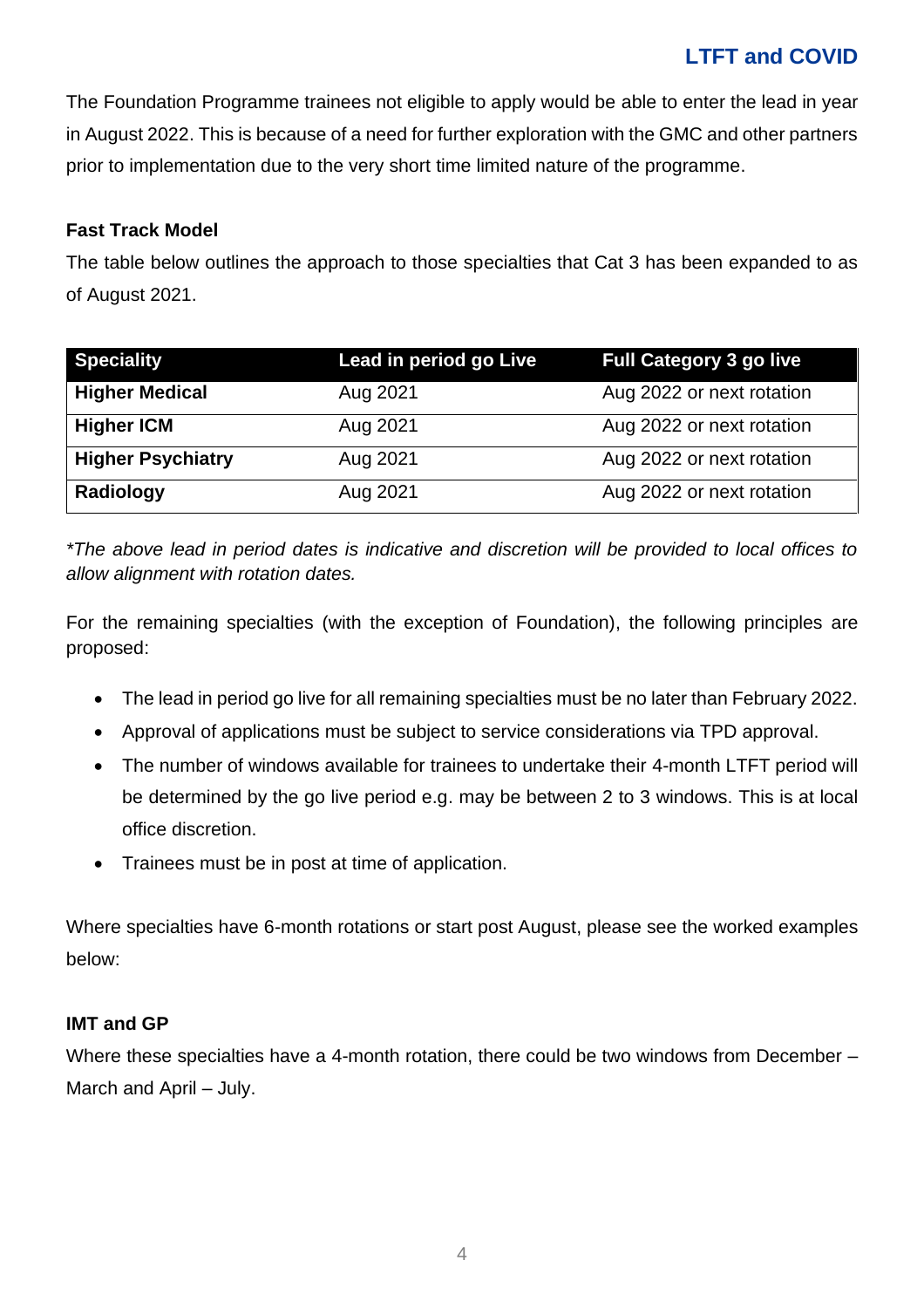#### **Core Surgery**

Where there are 6-month rotations, a trainee could undertake 2 months of their Cat 3 placement in one specialty and 2 months in the second specialty.

### **Considerations**

#### **Specialty curricula delivery**

Further consideration is needed with regards to specialty curricula delivery. For example, within IMT it is mandatory that the trainee undertakes 10 weeks in critical care and the delivery of this varies by local offices therefore a trainee undertaking LTFT for 4 months may mean additional training time is required in critical care which may present an issue. The same is true for geriatrics which mandates a four-month placement during IMT stage 1. Further exploration will also need to be given with regards to the new curricula for ACCS in 2021, as this time it is thought that no additional training time would be needed providing trainees can demonstrate acquisition of capabilities.

Further discussion will be sought with IMT lead to determine whether the need for additional training time can be mitigated.

An additional consideration is the impact on service delivery at a critical time in the pandemic. Further engagement is being sought with NHS Employers to explore barriers in more depth and whether the model could be revised to accommodate provider concerns.

### **Barriers and Benefits**

#### **Anticipated Benefits**

The anticipated benefits of expanding at scale and pace mirror that of the initial expansion plan and would provide following benefits:

- Reduce burn out of trainees
- Improve trainee work/life balance
- Boost trainee morale and wellbeing
- Reduction in attrition
- This approach may also help with the increase in extensions to training by creating posts enabling more trainees to slot-share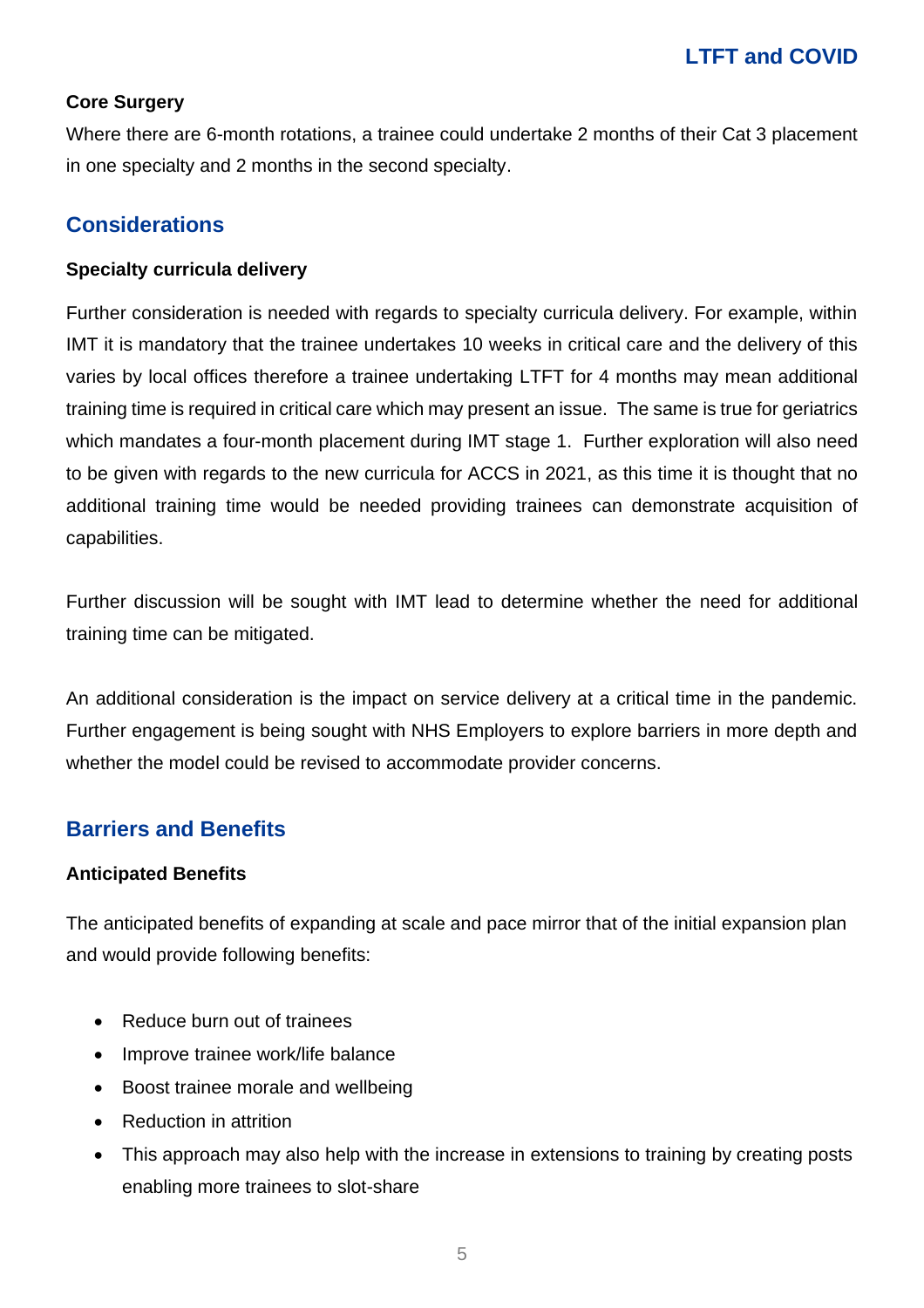• This expansion linked with other flexibility offers such as OOPP would form a key part of the COVID training recovery plan

This is reflected in the findings of the year 1 evaluation report (Appendix A).

#### **Anticipated Barriers and Mitigations**

Following discussion with both internal and external stakeholders including NHS Employers the following barriers and mitigation strategies have been identified to the fast-track approach.

• Confused stakeholder messaging with reputational damage to HEE.

*Communications will need to be handled carefully and communications framed around the need for a supportive response to trainee wellbeing after recent pressures with COVID.*

• The administrative burden on HEE local office teams will be significant during a time of increased workload and pressures. This relates to COVID, recruitment and provision of ARCP.

*Estimation of the work involved and discussion with finance and local teams and employers may enable this to be prioritised.* 

• Fast track implementation would leave little time for HEE offices to discuss with local Schools and trusts in certain specialties. The LTFT lead and Local and Regional Deans have been in discussion with specialty schools.

*As this is an acceleration rather than a new plan it is likely that most schools will have been thinking about how to address likely problems and targeted communication to Trust DMEs will follow.* 

• Risk of not aligning the lead in period to rotation dates or specific blocks in a programme (ICM in Internal Medicine). There will inevitably be differences in different local offices.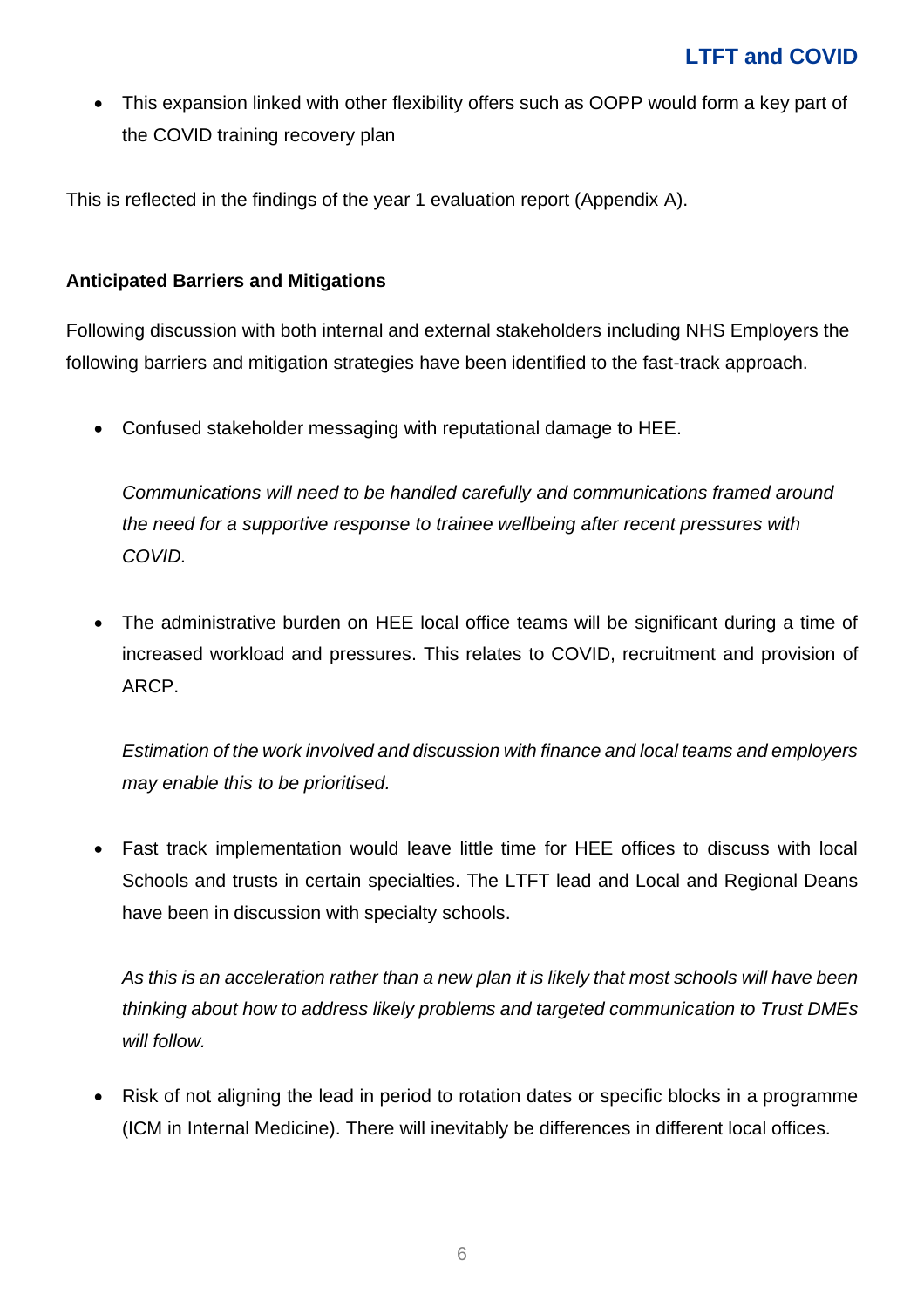*As this is an acceleration to full roll out any differences can be explored for learning and will then reduce in the next couple of years.*

• The fast-track approach would mean most specialties (apart from Emergency Medicine, Paediatrics, Obstetrics and Gynaecology, Foundation) would move to the full LTFT model by 2022 prior to the completion of the three-year longitudinal evaluation. This may mean that vital messages are missed.

*Evaluation continues and informs future changes. The differences in rate of implementation will highlight differences in school or Trust approach which will inform further changes to help improve training.* 

- An increased number of LTFT Category 3 trainees, even on a temporary basis, may have implications for service at a time when the training/service environment is in recovery from pandemic. The Emergency Medicine pilot demonstrated little impact on the service, but this may not translate and equally this was prior to the pandemic. The pilot gives trainees the option of applying, but not a guarantee and any reduction in training hours will still need to be agreed dependent on local factors to ensure service is maintained.
- The administrative burden on medical staffing teams will be significant during a time of increased workload and pressures. Employers will require lead-in time to develop rotas and work scheduled and the inclusion of LTFT doctors will result in further work schedule changes for other non LTFT trainees.

*HEE should ensure that there is agreement with the Trust for any trainees approved to go on Category 3 to ensure that Trusts can accommodate reduced service provision capacity and are able to support the changes in work schedules.*

- Risk that HEE does not meet current Code of Practice guidelines coupled with the potential of late notice of trainees undertaking Category 3. In order to meet Code of Practice guidelines, notification would need to be given to Trusts by May 2021 which when accounting for application timelines would not be possible.
- If a further wave of the viral pandemic were to occur, trainees may be asked to return to Full time and would have the option to do so.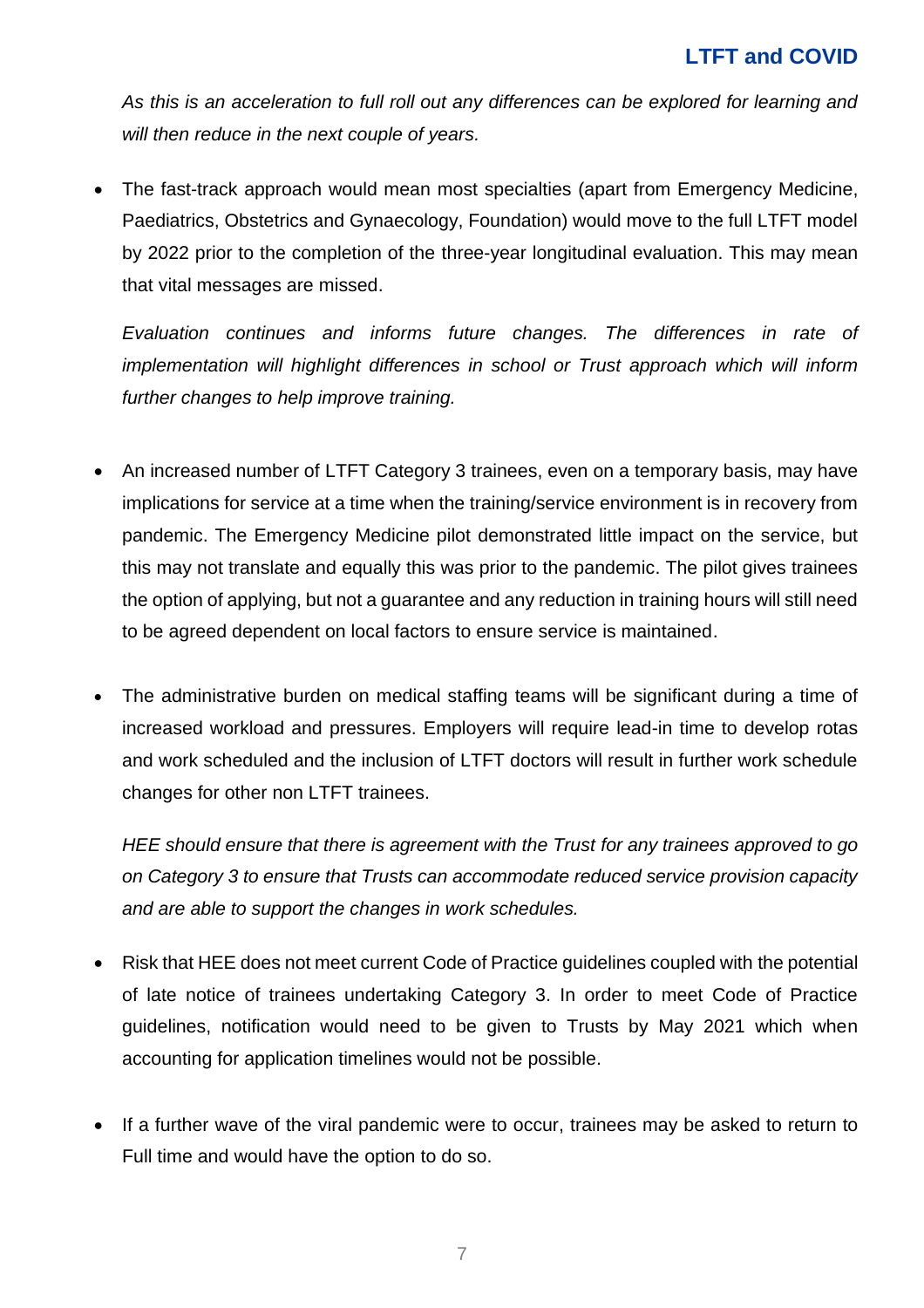# **Next Steps**

The implementation of the LTFT scheme will be supported by a suite of materials including comms packs for trainees, faculty and providers, detailed guidance for local offices and FAQs supported by the feedback received via the engagement process.

Further engagement has been sought with NHS Employers to explore provider perspective and concerns and following discussion on implantation principles, NHS Employers are supportive.